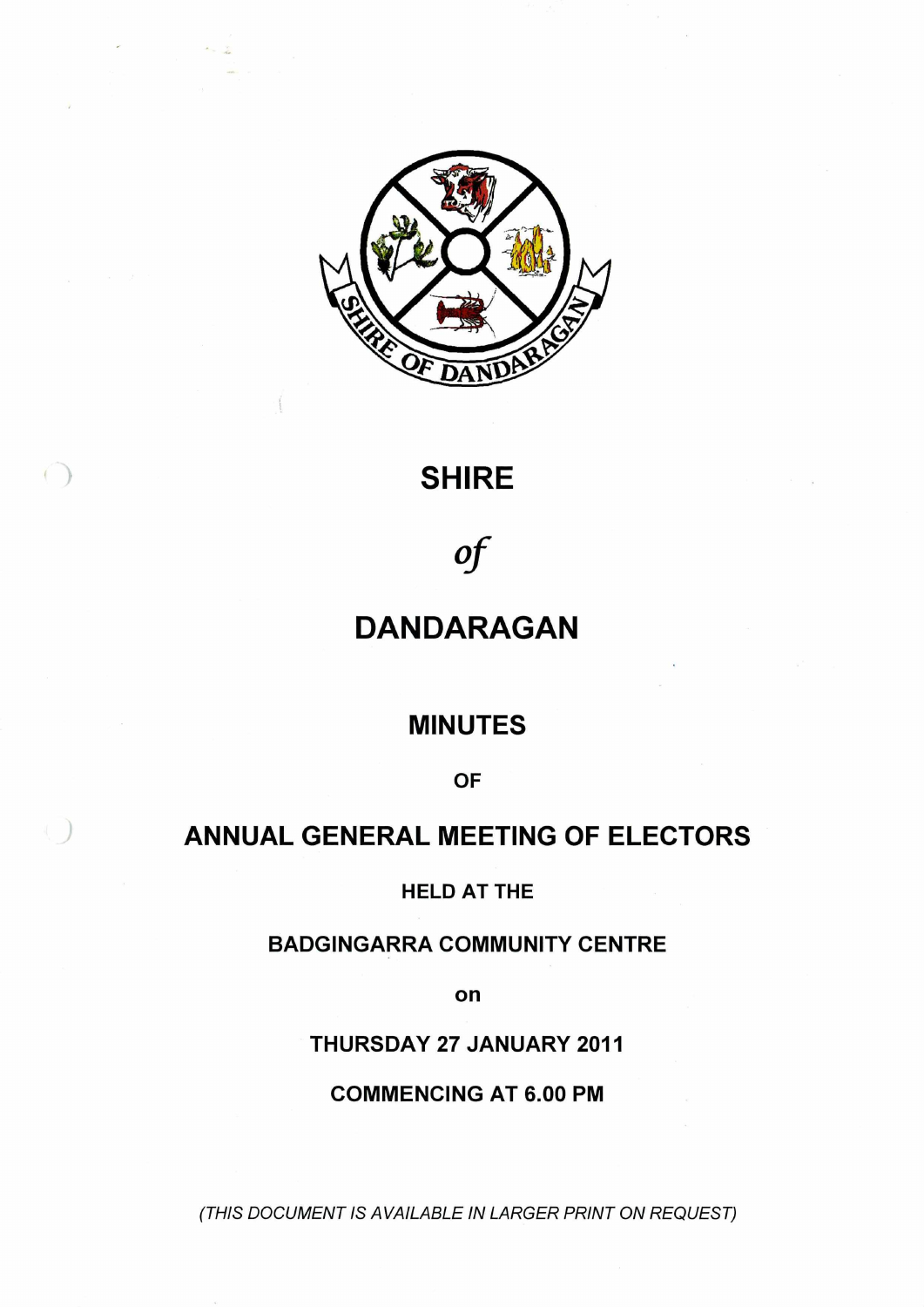# **Table of Contents**

| 1.             |     |                                                              |  |
|----------------|-----|--------------------------------------------------------------|--|
| 2.             |     |                                                              |  |
| 3.             |     |                                                              |  |
| 4.             |     |                                                              |  |
|                |     | 4.1 Annual General Meeting of Electors held 21 January 20101 |  |
| 5 <sub>1</sub> |     |                                                              |  |
| 6.             |     |                                                              |  |
|                | 6.1 |                                                              |  |
|                | 6.2 |                                                              |  |
|                | 6.3 |                                                              |  |
|                | 6.4 |                                                              |  |
|                | 6.5 |                                                              |  |
|                | 6.6 |                                                              |  |
| 7.             |     |                                                              |  |

 $\label{eq:2.1} \mathcal{F} = \left\{ \begin{array}{ll} 0 & \text{if } \mathcal{F} \in \mathcal{F}^{\text{max}}_{\mathcal{F}} \text{ and } \mathcal{F}^{\text{max}}_{\mathcal{F}} \text{ and } \mathcal{F}^{\text{max}}_{\mathcal{F}} \text{ and } \mathcal{F}^{\text{max}}_{\mathcal{F}} \text{ and } \mathcal{F}^{\text{max}}_{\mathcal{F}} \text{ and } \mathcal{F}^{\text{max}}_{\mathcal{F}} \text{ and } \mathcal{F}^{\text{max}}_{\mathcal{F}} \text{ and } \mathcal{F}^{\text$ 

 $\tilde{\mathcal{S}}$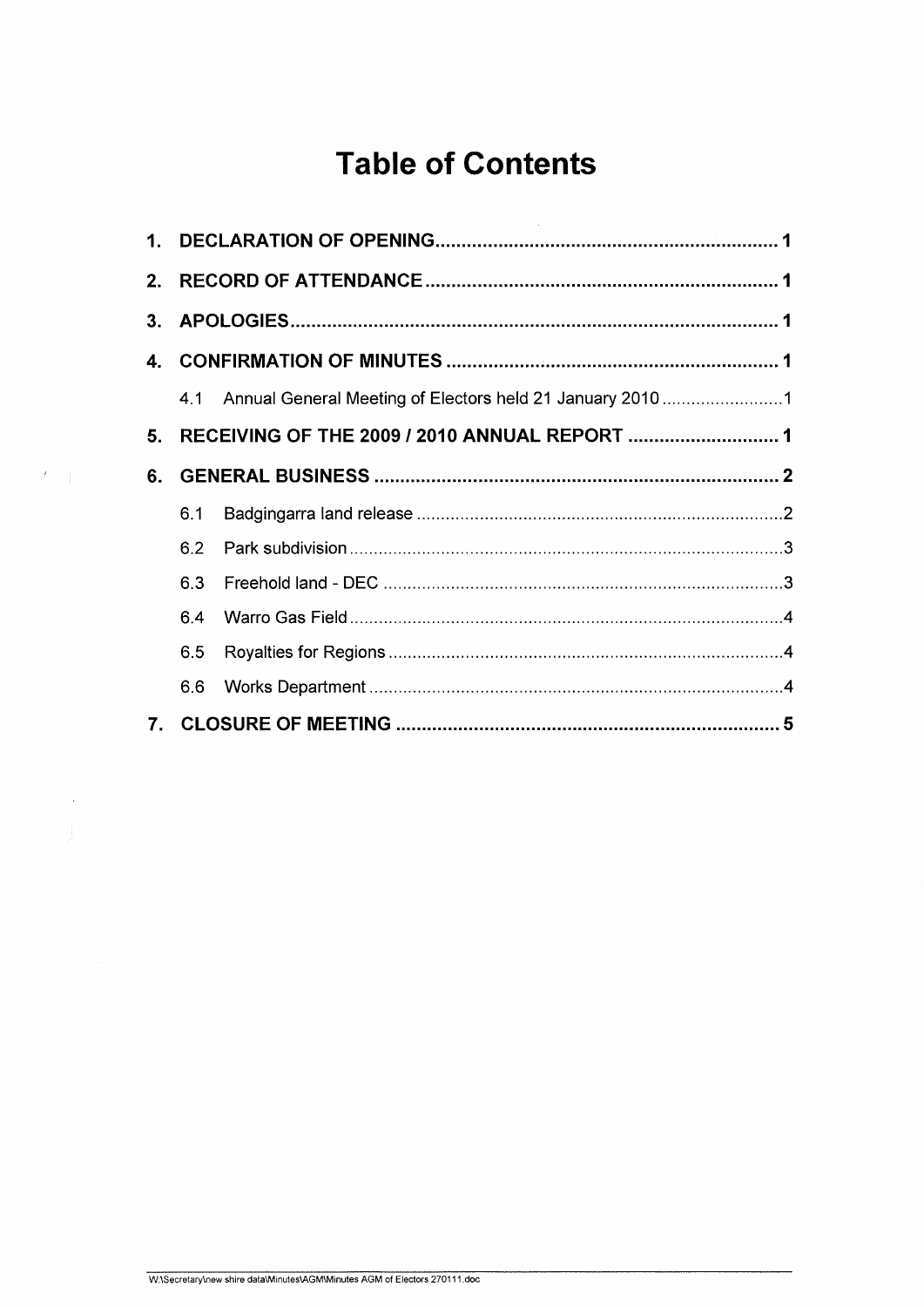#### <span id="page-2-0"></span>**1. DECLARATION OF OPENING**

The President declared the meeting open at 6.25pm.

#### **2. RECORD OF ATTENDANCE**

#### **Councillors:**

Councillor S Love Councillor L Short Councillor M Russell Councillor L Smith Councillor J Nelson Councillor K McGlew Councillor M Sheppard

(President) (Deputy President)

#### **Staff:**

| Mr T Nottle  | (Chief Executive Officer)              |
|--------------|----------------------------------------|
| Mr R Pepper  | (Manager Technical Services and Works) |
| MrI D'Arcy   | (Manager Planning)                     |
| Mr S Geere   | (Manager Building Services)            |
| Mr S Clayton | (Manager Finance and Administration)   |

#### **Electors / members of the public:**

Tony Abbey, Mike Kenny, Noel White, Sandra White, Marlene Neethling, Sara Kenny

#### <span id="page-2-1"></span>**3. APOLOGIES**

Councillor D Kent, Councillor T Bailey, Mr <sup>I</sup> Rennie (Deputy Chief Executive Officer), Terry Hughan

#### <span id="page-2-2"></span>**4. CONFIRMATION OF MINUTES**

#### **4.1 Annual General Meeting of Electors held 21 January 2010**

**Moved: Cr Short / seconded: Cr Smith That the minutes of the Annual General Meeting of Electors held on 21 January 2010 as circulated be confirmed as a true and correct record.**

**CARRIED**

#### <span id="page-2-3"></span>**5. RECEIVING OF THE 2009 / 2010 ANNUAL REPORT**

The annual report incorporated the following:

- President's report
- \* Chief Executive Officer's report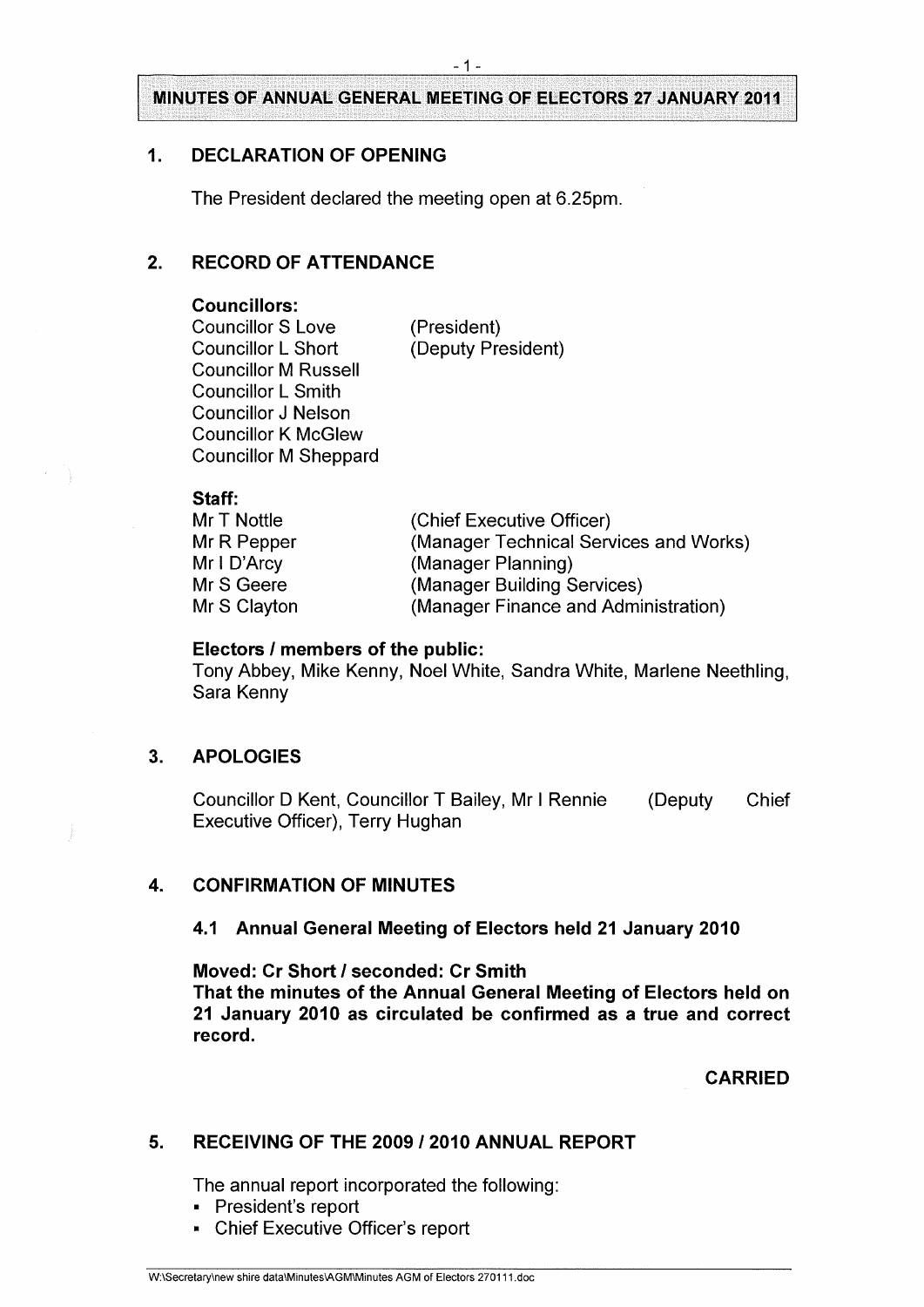- Auditor's report
- Annual financial statements
- Works, services and plant report
- Community services report

**Moved: Mr M Kenny / seconded: Cr Russell**

**That the annual report for the year 2009 / 2010 as presented be received.**

**CARRIED**

#### <span id="page-3-1"></span><span id="page-3-0"></span>**6. GENERAL BUSINESS**

#### **6.1 Badgingarra land release**

#### *Marlene Neethling*

- *Q. Can we obtain any reports in relation to the land release in Badgingarra?*
- A. There are a few issues with regard to this matter (Cr Love response):
	- 1. The Barriers have been a lack of Local Planning Strategy in regards to subdivision. Council has been working on that and trying to keep this process moving.
	- 2. Department of Lands are in the process of releasing three vacant lots which have to go through heritage and environmental clearances prior to their release. This matter is progressing.
	- 3. LandCorp feasibility on approximately eight lots on Dodd Street subdivision.

#### *Tony Abbey*

- Q. *"I am thinking of retiring and it's frustrating that I can't get hold of a block so I can stay here in the future."*
- A. Council understands your frustration however, unfortunately Crown land surrounds Badgingarra and this makes it very difficult to access available land. (Cr Love response)
- Q. *There are private blocks around town and the Shire should approve it to make them available.*
- A. Council can not approve such a thing and the WA Planning Commission recently refused a similar proposal. <sup>I</sup> assure you the Council has been trying to address this matter. It is in the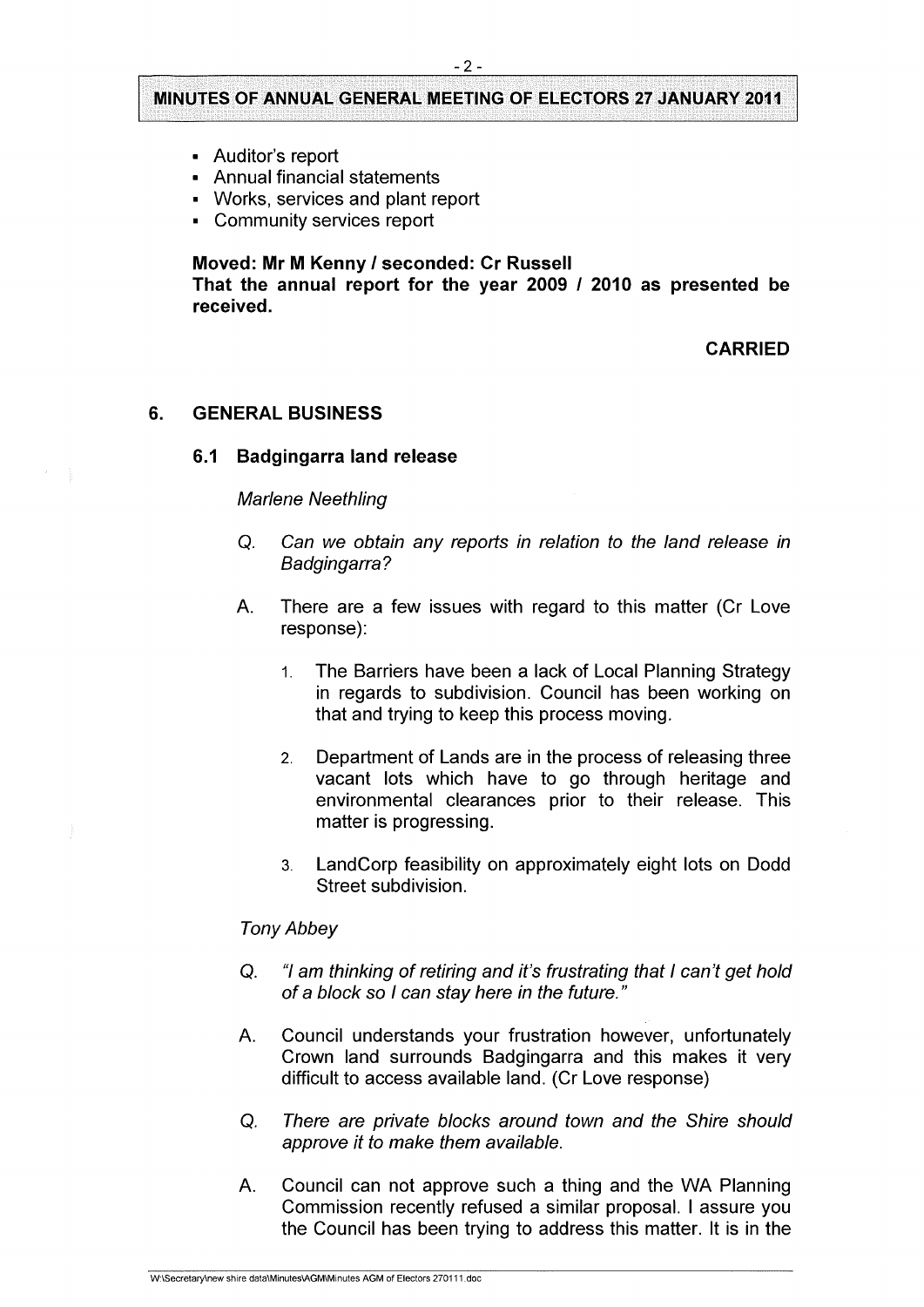Strategic Plan and hopefully in a year's time the result will be different. (Cr Love response)

#### **6.2 Subdivision - Mr Gary Park**

#### *Mike Kenny*

- Q. *WA Planning Commission did not approve Mr Park's subdivision. Why doesn't Council consider going to the media about this matter?*
- A. Going to the media will not expedite the process. Council's Local Planning Strategy may allow more flexibility and assist similar development in the future. It may be counter productive to use media. (Cr Love response)
- Q. *What is the expected timeframe for the Local Planning Strategy?*
- A. Council have resubmitted further modifications to make the document more reflective of Council's views. This is currently with the WA Planning Commission for approval to advertise. (CrLove response)
- Q. *Why does it have to be confidential?*
- A. Once the WA Planning Commission approve the Local Planning Strategy ready for advertising, the public will then be able to make submissions / comment regarding the document content. (Cr Love response)

#### <span id="page-4-0"></span>**6.3 Freehold land - DEC**

#### *Noel White*

- Q. *Freehold land* was *sold to DEC - are they paying rates?*
- A. The land is not rateable and therefore, they have not paid rates. (Manager Finance and Administration response)
- Q. *Concern if this is a common practice as who is going to pay the rates in the future?*
- A. The situation on that particular block is unique. The Valuer General reduced rates on that land. Council was already receiving little to no rates. (Cr Love response)
- Q. *"I'm a wool producer and the State is a wood producer and <sup>I</sup> have to pay rates but the State does not?"*
- A. The issue is not the land use its that the owner is the State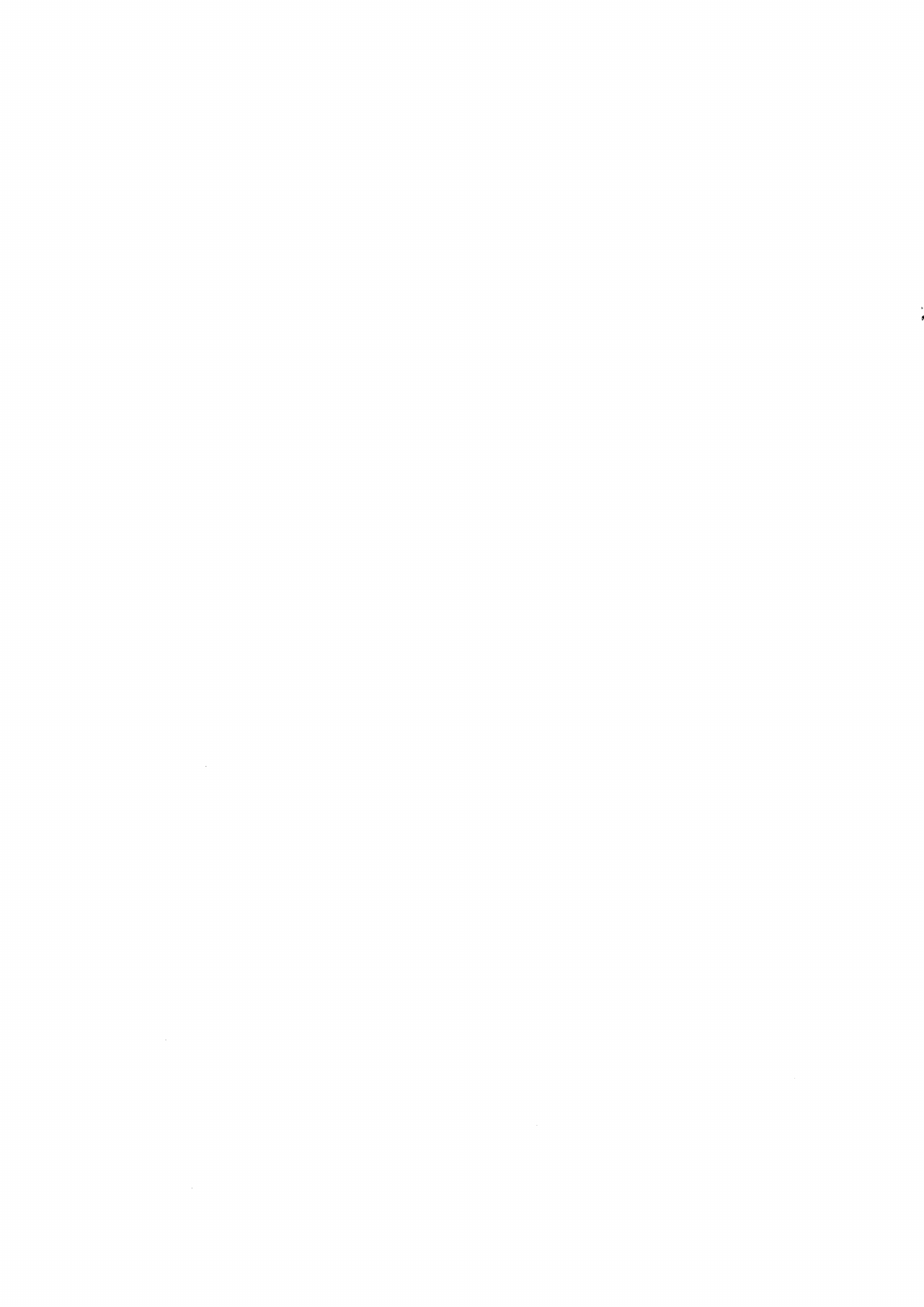that they don't have to pay rates. Council probably needs to have further discussions regarding these issues. (Cr Love response)

#### *Tony Abbey*

- Q. *Similar issues with regard to Rocky Gully which is all sold out to trees and nobody there now.*
- A. Unfortunately, with the future concerns of a price on carbon, this could become more common. (Cr Love response)

#### <span id="page-6-0"></span>**6.4 Warm Gas Field**

#### *Tony Abbey*

- Q. *What is the latest status on the Warro Gas Field?*
- A. Manager of Planning has received conditional approval from the Environmental Protection Authority. This matter is currently proceeding and moving forward. (Cr Love response)
- Q. *Concern over heavy vehicles chopping out roads that are associated with Gas Fields* - *will the roads require resheeting. Could we send them something to limit their speed?*
- A. Good point, there was some conditions put on heavy equipment / vehicles but may need to look at the maintenance agreement. (Cr Love response)

#### <span id="page-6-1"></span>**6.5 Royalties for Regions**

#### *Mike Kenny*

- *Q. How much of the Royalties for Regions are going towards the jetty project?*
- A. It is unclear at this stage as to how much exactly but approximately \$300,000 - \$350,000 is being allocated from the Country Local Government Fund allocation and the remainder from the specified area rate. (Manager Finance and Administration response)
- A. Program changes in future and is focused on more regional projects. Shires of Dandaragan and Gingin have agreed projects that will need to be approved in future. (Cr Love response)

#### <span id="page-6-2"></span>**6.6 Works Department**

*Mike Kenny*